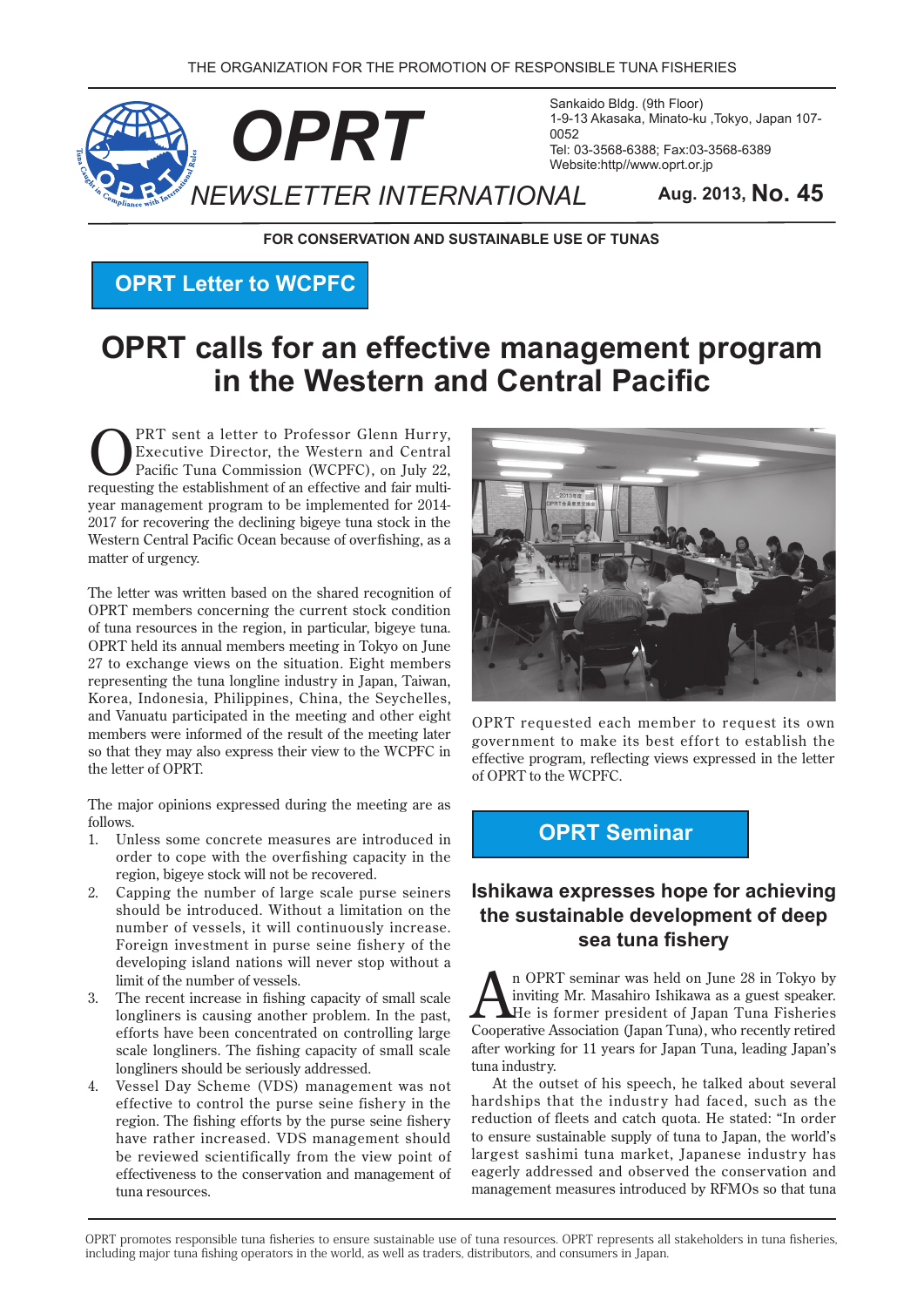

resources can be sustainably used.

The reduction of more than 200 large scale tuna longliners, caused by the reduction of global catch quota, was really painful and challenging to our fishermen, he said. But, he mentioned that he now feels it was necessary for the industry to survive."

He pointed out the need for Japanese tuna industry to contribute to the international community for ensuring sustainable use of tuna resources by implementing responsible fisheries in the future as well.

He expressed his concern on the current critical management situation of the WCPFC. "I am afraid that all tuna fisheries in the region may be eventually ruined, unless the present situation is rectified. No fisheries can exist without fish. Developing nations are no exception. I hope all the nations and industries should cooperate in order to establish and implement effective management measures as soon as possible," Mr. Ishikawa concluded.

#### **Editorial**

### **Overcapacity--WCPFC Must Overcome**

The Western and Central Pacific Fisheries<br>
Commission (WCPFC) is going to hold a working<br>
group meeting Aug. 27-30th in Tokyo in order to<br>
develop a draft for a multi-vear paper comparement to be Commission (WCPFC) is going to hold a working develop a draft for a multi-year-management program to be implemented between 2014 and 2017. The program will be established at the WCPFC annual meeting in December.

The annual meeting in 2012 decided to establish the upcoming working group meeting this year. In the report of the 2012 meeting, the WCPFC frankly acknowledged its failure on the Tuna stock management. It said that "since the foundation of the WCPFC, a number of resolutions and Conservation and Management Measures (CMMs) were developed to mitigate the overfishing of bigeye and yellowf in tuna and to limit the growth of fishing capacity in the Western and Central Pacific Ocean and that these measures have been unsuccessful in either restricting the apparent growth of fishing capacity or reducing the fishing mortality of bigeye or juvenile yellowfin tuna."

In addition, it noted clearly the current urgent stock

condition, saying that "the Scientific Committee has determined that the bigeye stock is subject to overfishing. and that yellowfin stocks are currently being fished at its capacity, reductions in fishing mortality are required in order to reduce the risks that these stocks will become overfished."

As long as the WCPFC recognized the current situation so severely, I bet the working group meeting can't make the program to be simply a formality with little effectiveness. However, to halt on sharply increasing fishing capacity of large-scale purse-seiners and newly emerging small-scale long-liners as well as limitation of FADs based operation are painful measures for many related fishermen. As such, then, can those measures be smoothly adopted into the new program? As watching how the WCPFC has been performing so far, it seems not to be easy.

The OPRT held its members' meeting regarding these issues in Tokyo with its members in Japan and abroad at the end of June. A member stated that "the tuna fishery in the Central and Western Pacific Ocean will be extinct if the issues keep standing as they are," while others said "unless actions are taken to freeze the number of large-scale purse seiners globally, the increase will never be stopped under agendas of the industrial countries and developing countries. The developing islands countries seemingly desire to develop the tuna fishery by inviting purse-seiners from overseas while developed countries try to justify increasing the number of vessels by taking advantage of such island countries." Such harsh opinions made me recognize the seriousness of the current situation and the depth of these issues.

Even if the working group meeting comes out with highly effective program to recover and stabilize the stock condition, will it be adopted as it is at the annual meeting? Especially, under the principle of not to entrench legitimate rights of developing countries, there might be no room left for any people to raise disagreement on such principle. Being as such, at the conclusion of the discussion, the program may become mutilated as it may include measures to approve an exception for island developing counties to increase the number of fishing vessels, which may eventually nullify the effectiveness of the program. I have a deep and endless apprehension over the outcome.

If such exception, regardless of to what extent, is approved. the catch capacity will never effectively be controlled. Even if any small exception is admitted, the new plan needs to show security that it will not harm the effectiveness of catch capacity control. Otherwise, the WCPFC will end up by exposing how incapable it is in managing relevant issues to the world.

Will the WCPFC be able to regenerate its ability as the stock management organization? The working group meeting being held in this month will be a key to see whether or not such revitalization can be attained.

(This is a translation from Minato Fisheries Daily in Japan.)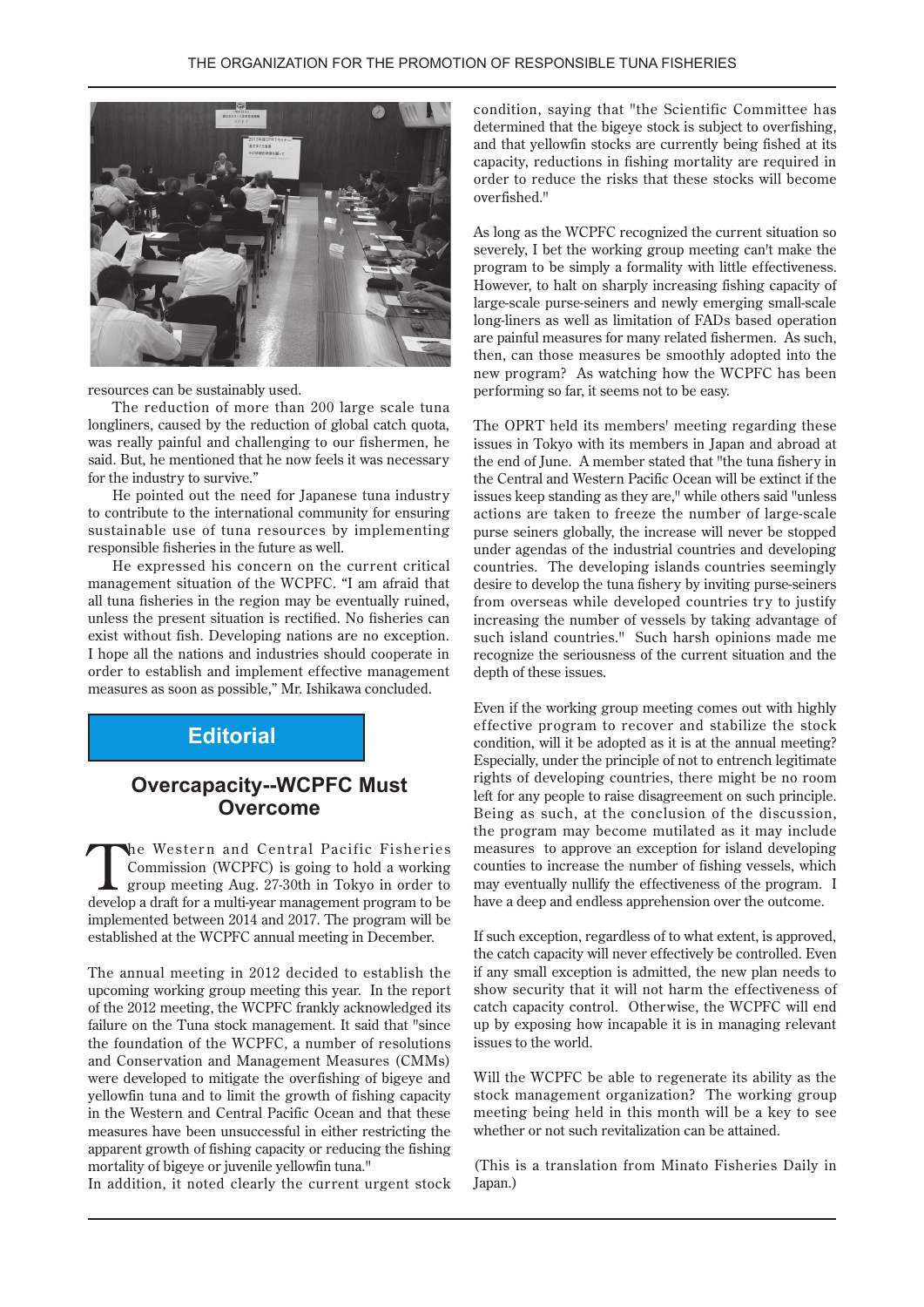## **Jiro's Critical Eye**

**Dr. Jiro Suzuki, Tuna Biologist** 

#### **1. Sea turtles are recovering**

It has been a long time since all sea turtles were listed<br>in Appendix I of CITES (Convention on International<br>Trade in Endangered Species of Wild Fauna and Flora))<br>because they were considered species with a high risk of If has been a long time since all sea turtles were listed in Appendix I of CITES (Convention on International Trade in Endangered Species of Wild Fauna and Flora)) extinction. The various conservation measures for the sea turtles have been implemented accordingly.

The number of loggerheads spawning in Japanese coastal areas has been increasing in recent vears. It has even reached a historical high level in some areas. This indicates recovery of the stock, which is distributed in the North Pacific including areas off Hawaii.

The change in rules off Hawaii last year seems to have reflected such an increasing trend in the loggerhead population of the North Pacific. Namely, the measures limiting the bycatch of sea turtles in the Hawaiian swordfish fishery have been significantly relaxed. In Hawaii, the green turtle

population is also increasing. Those facts shows that not all species of sea turtles in the world are declining but that there are several species for which their status seems stable or even increasing.



The recent trend of recovery for the sea turtles might have been brought about by

the implementation of measures to mitigate the impact caused by fishing activities. However, it has not vet been proven scientifically how much impact is given by fishing activities. Fishing activities have been highlighted as a major factor giving a negative impact to the sea turtles but it is not always correct. There are many examples that the conservation measures in the spawning areas on land were effective for the rapid recovery of the populations. Moreover, the decline of Pacific leatherback, the biggest charismatic sea turtle attaining a weight of around 1 ton when fully grown could not be stopped by restricting fishing activities only. Wild boars preying on eggs and consumption by local people in the major spawning areas are the obvious impacts. The recent development of coastal areas of Papua New Guinea (and Indonesia) also causes a significant negative impact. My view is supported by the recent finding that the Hawaiian green turtle recovered in just a few years only right after the strengthened conservation activities implemented on the landing sites.

In conclusion, for the purpose of ensuring the effective conservation of the sea turtles, I would like to emphasize the need for holistic research on various factors (including water pollution and climate change) other than fisheries together with improvement in the biological knowledge of sea turtles. Scientific and holistic conservation approaches

should be further promoted. Simplistic and emotional conservation approaches blaming fishing activities as the only culprit will not help sea turtles.

#### **2. Rising concern for overfishing of Albacore in the Indian Ocean** - Need for control of small longliners -

Thave noticed a rapid and substantial increase in the catch of albacore in the Indian Ocean by Indonesia in recent years. I felt curious about this phenomenon because I had thought Chinese Taipei is the dominant country catching albacore in the Indian Ocean. My curiosity was confirmed at the Annual meeting of the Indian Ocean Tuna Commission (IOTC) held last May in Mauritius where serious arguments over the management of albacore stock were reported.

A significant reduction in tuna fishing activities in the Western part of the Indian Ocean has been attributed to piracy off Somalia, forcing longline fishing vessels to shift their fishing grounds to the southern Indian Ocean. Their target fish is sashimi grade albacore and thus the catch amount has increased rapidly. In the past, albacore in the Indian Ocean was exploited almost exclusively by longline fishing vessels, particularly by Chinese Taipei vessels. However, Indonesia remarkably increased its catch of albacore in recent years, even slightly exceeding that of Chinese Taipei for some years.

The Scientific Committee (SC) of the IOTC recognized that overfishing of the albacore stock is occurring and recommended to reduce the catch by 20%. However, Indonesia claimed that its catch is much less than the figures used in the stock assessment. The arguments forced the Commission to have the SC conduct a stock assessment again next year and the management measures will be considered based on the new .assessment

I personally felt doubt in the accuracy of the catch statistics. I found the trend of abundance indices used in the assessment differed among the major longline fishing countries, especially in recent years. In my view, since the size of fish taken by longline vessels is similar, the indices should show a similar trend for any longline vessel of any country. Both the catch statistics and the interpretation of different trends in recent abundance indices should therefore be carefully reviewed in order to assess the stock status more certainly.

If the albacore is really declining, its main cause may be due to the increase in the number of small longline vessels. In fact, the number of small longline vessels has rapidly increased and it now far exceeds the large longline vessels. This happened through improvement in the fishing efficiency and the economic competitiveness of small longline vessels. The increase of the number of small longline vessels seems not to be well acknowledged by the IOTC but it should start to seriously consider measures to control the fishing capacity of the small longline vessels in order to ensure the sustainability of the albacore fishery and the stock in the region.

In general, management of small longline vessels (less than 24 m in length) has been a rather low key issue